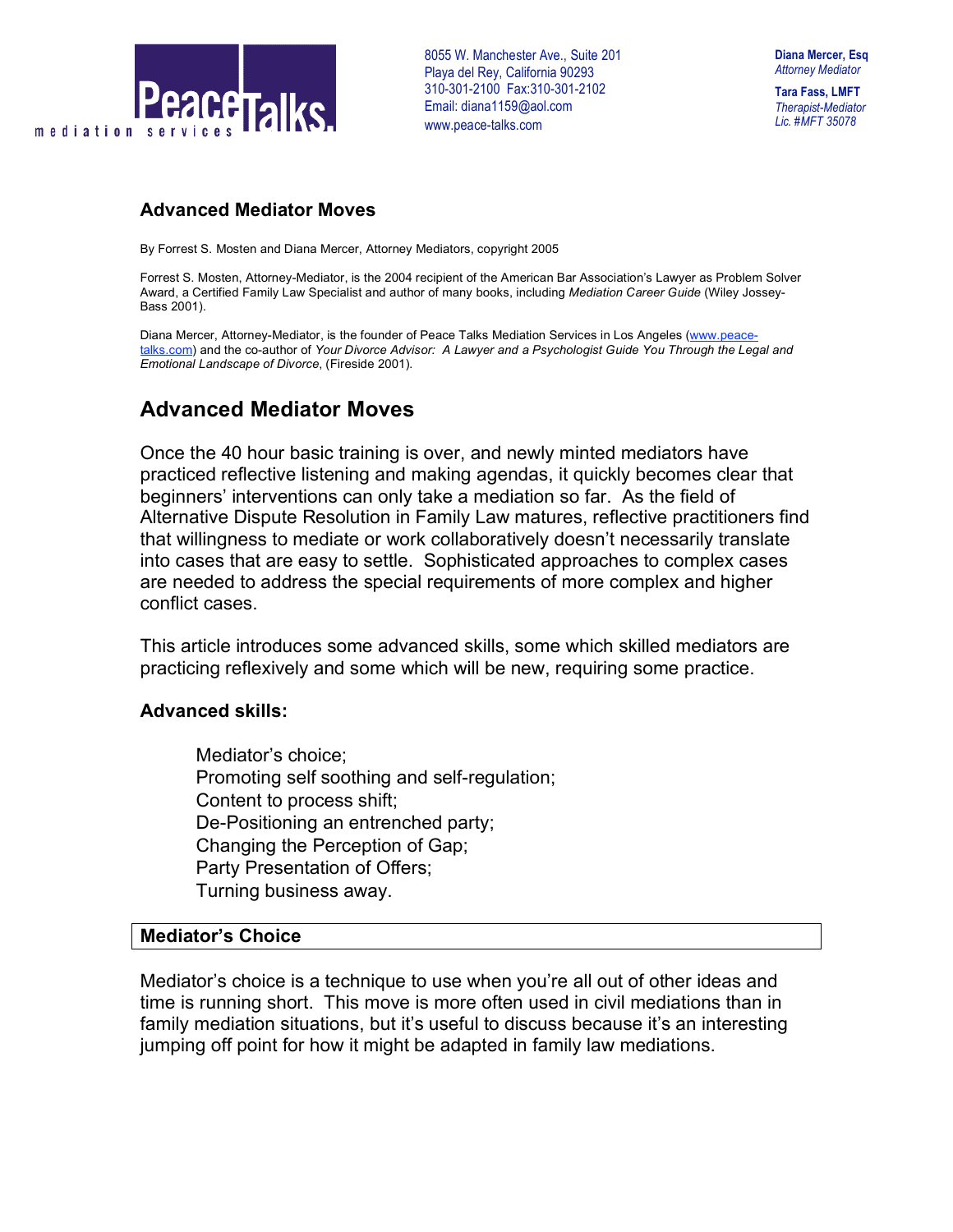

**Diana Mercer, Esq** *Attorney Mediator* **Tara Fass, LMFT**

*Therapist-Mediator Lic. #MFT 35078*

Here's how it works: The mediator silently formulates a proposal that he or she thinks will be barely palatable to each side---hanging the ham low enough to where the dog can get at it, so to speak. After spending several hours with both sides, if the mediator has an idea of each side's breaking point, he or she can formulate the "mediator's choice" proposal. The idea is that it's the last dollar that each side may be willing to concede.

The mediator then presents the proposal to each side in caucus clearly indicating that it's the mediator's proposal, not a proposal made by either side. In the first round there's no "yes" or "no" answer, but simply an opportunity to think about the mediator's proposal. Some mediators put the proposal in a basic stipulation form so that a written agreement can be left with the parties and signed if there is indeed an agreement.

Once the proposal has been made to both sides, the mediator clearly explains the rules: the mediator will not reveal either side's answer to the proposal unless the answer by both sides is "yes" and the parties have an agreement. If they have an agreement, the stipulation is signed. There is no re-negotiation of any terms of the agreement—it's mediator's choice or no agreement.

If either side says "no", the answer from both sides is kept confidential. That way, if one side says "yes" and the other side says "no", the rejecting side doesn't know the agreeable side would settle for the mediator's proposal. By revealing only mutual "yes" answers, the mediator preserves confidentiality for the ongoing negotiations.

This is a last-ditch attempt to help the parties reach an agreement, and is generally only suggested 15 minutes before the mediation is scheduled to end. It's very evaluative in nature, and is simply one last mediation intervention to try before sending the parties on their way without an agreement.

### **Self Soothing and Self Confrontation**

At times in the mediation process, some clients will become agitated such that they cannot continue to mediate. If you're already in caucus, it may be time for a break or even a postponement of the rest of the mediation session. If you're in joint session, however, there's a technique which can help clients self-soothe and self-regulate before the entire mediation is derailed.

Here's how it works: When you note that a client is too agitated to continue to make progress in a joint session, to use this technique you'll call a caucus. We'd suggest that your client is too agitated to continue when you observe such behaviors as crying, slamming the table, twitching, incessant sniping**,** and other clearly agitated behaviors.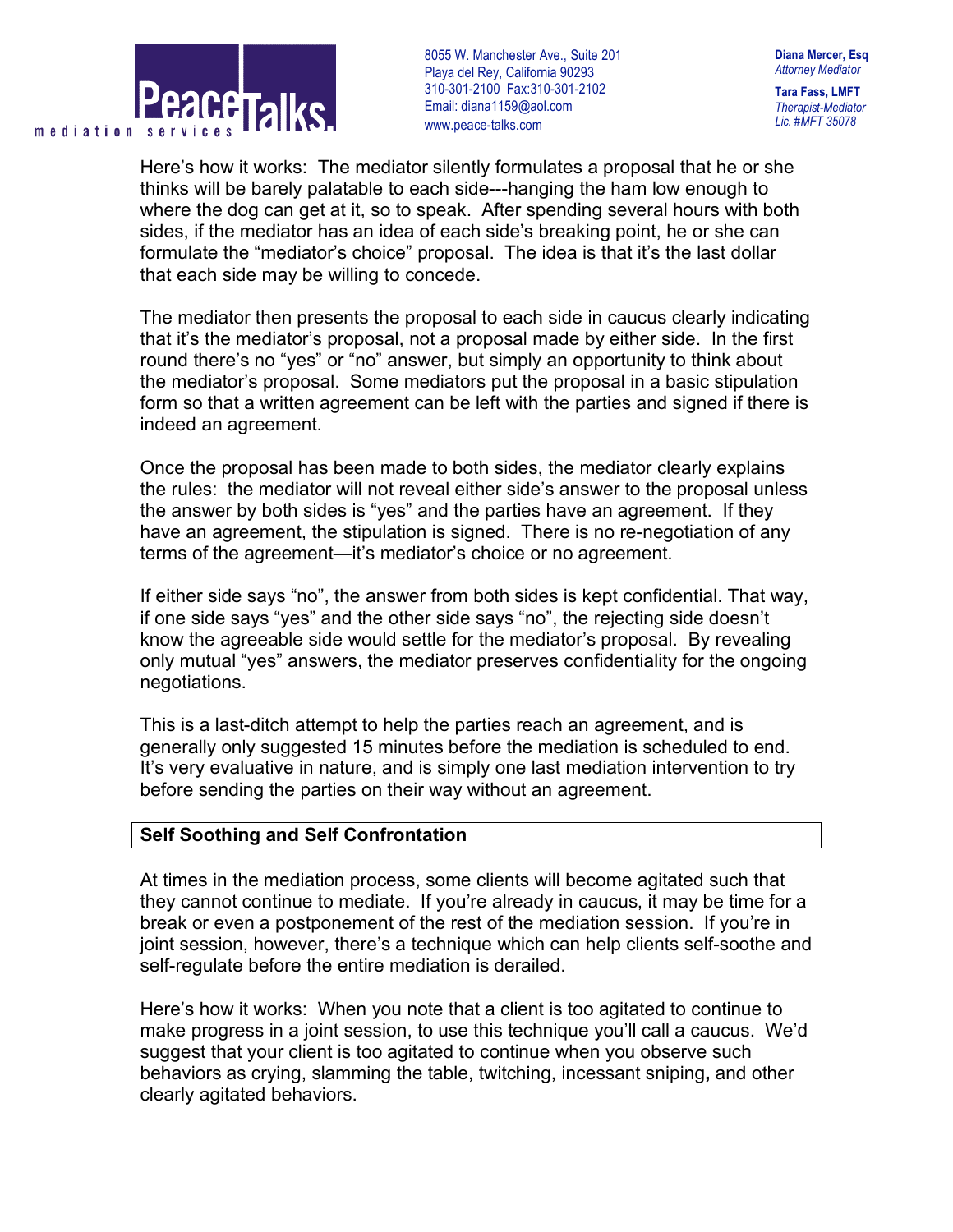

**Diana Mercer, Esq** *Attorney Mediator*

**Tara Fass, LMFT** *Therapist-Mediator Lic. #MFT 35078*

In caucus, you'll ask the upset party, "what can you do to make yourself feel better?" Your first focus is just on helping the agitated party calm down. Acknowledge his or her pain or fear in the underlying conflict. Get the client to make a commitment to get a grip in him or herself. Ask them what has worked in the past, and let them choose what they think might work. Don't suggest a method for self-soothing until after the client has made his or her own suggestions and decided that they won't work. Make sure the client is out of ideas before you make your first suggestion.

Suspend the negotiations until the party has calmed down and self-soothed. Expect a relapse, but hope for progress! Once the party has self-soothed, you may wish to move onto self confrontation before going back into joint session.

#### **Self Confrontation**

In caucus, after self-soothing, you'll ask your client, "what can you do to take responsibility for improving your (or your spouse's) willingness to negotiate?"

Explore the possibilities with him or her. Acknowledge the progress he or she has made from self-soothing. Before asking your question, confirm that the client is ready to go on and if they're ready for a bigger challenge. Ask what they can do to move the negotiations along. Use this caucus time in a focused way to discuss the client's options and select an acceptable proposal for the client to make in joint session or as part of your shuttle diplomacy.

### **Content-to-Process Shift**

When things get too heated or counter-productive in the mediation room, you can borrow a therapists' intervention called content-to-process shift.

The premise is pretty basic: when the content of the session, *e.g.,* the current discussion topic, is too controversial or generating too much conflict, step back a little in the session and think about what mediation process tools you could use to diffuse the tension. You're switching from the discussion itself to the mediation process, hence content-to-process shift. Do you need to take a break? Call a caucus? Help a party self-soothe? What mediation intervention can you use to lower the temperature in the room and make the discussion possible again?

### **Mediator Intervention: De-Positioning**

In caucus, you can work on de-positioning the most entrenched party by:

Accurately restating the party's position;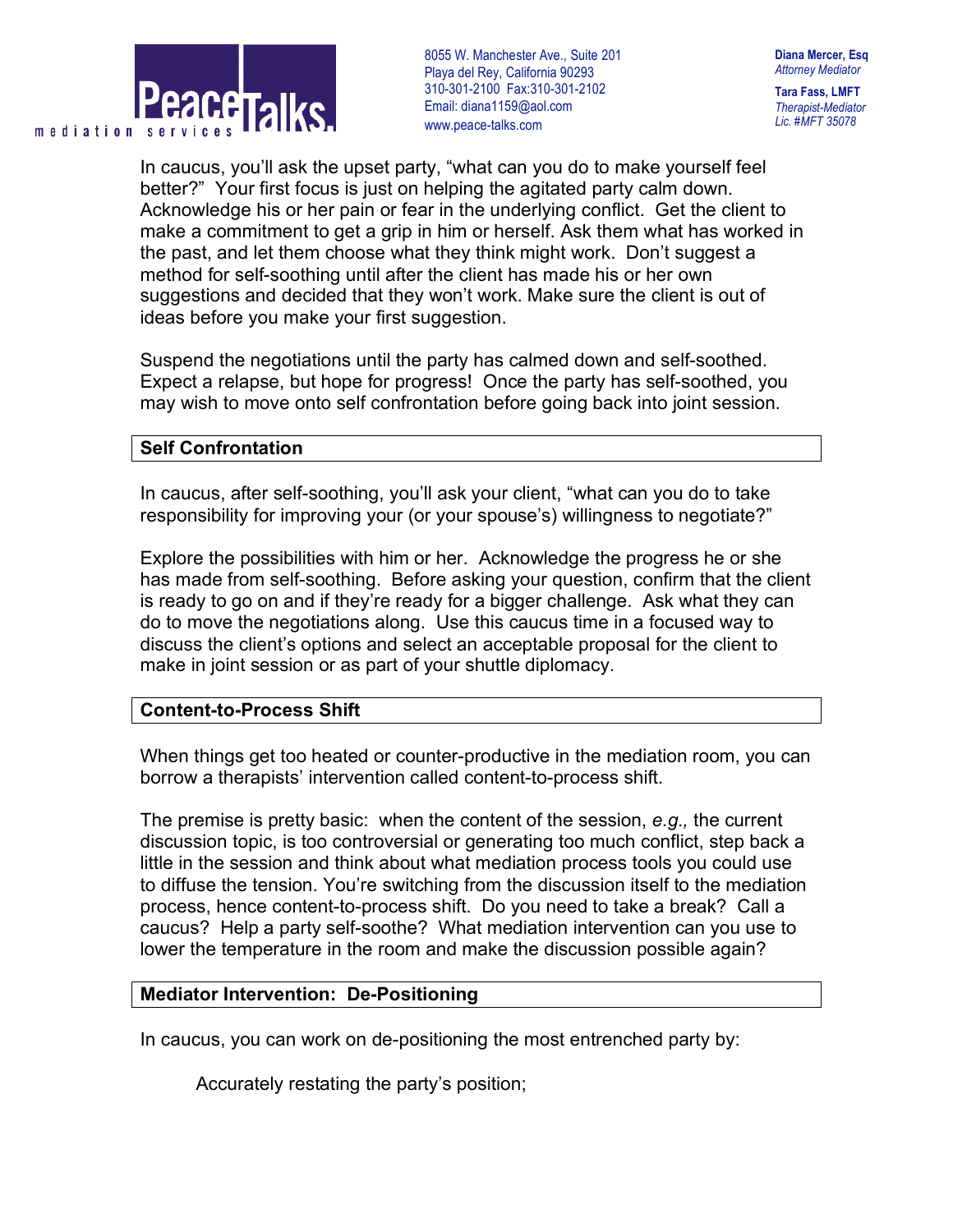

**Diana Mercer, Esq** *Attorney Mediator*

**Tara Fass, LMFT** *Therapist-Mediator Lic. #MFT 35078*

 Ask the party: imagine if a judge accepted your position: how would that benefit you?

 Squeeze those benefits dry—keep asking that question until the client is all out of ideas. Add a few of your own if the client runs out. The idea is to exhaust the concept of the benefits of the client's position; Restate and summarize all the benefits of the client's stated position-- then ask "if an ultimate settlement dealt with each of these concerns, would you consider settling on that basis?"

The idea behind this intervention is that parties must feel heard before they're ready to change.

The keys for success in this intervention are:

Be accurate in restating the party's position;

 Lean over backwards to accept the party's stated goals, even if you don't agree;

 Go for the baby-step toward an agreement, and don't rush the agreement itself. What you're doing here is creating a readiness for an agreement, not the agreement itself.

You can use this technique with just one goal or issue or the overall settlement. What you're doing is helping the party to create his or her priorities. You're also helping them to truly examine whether they really want to do what they say they want to do. It's a very gentle version of a reality test coupled with goal setting and goal prioritization. Let the party come to their own realization that they want to change—they don't want to hear from you or their spouse that they need to change. This is a realization they need to come to on their own….but you can nudge it along.

The next step is for the party to realize that in order for that party to get an agreement, it must also be an agreement the other party will sign. Again, we're back to hanging the ham low enough to where the dog can get at it. The idea is to:

 Create an openness to the other's needs; and Pointing out that there's a low cost and just a little time invested in exploring the other party's needs; and *Listening* to needs is not the same thing as *obeying*, or doing what the other party asks.

And, just like it was necessary for the client to feel heard before he or she was ready to change, it will be necessary for the other client to feel heard before he or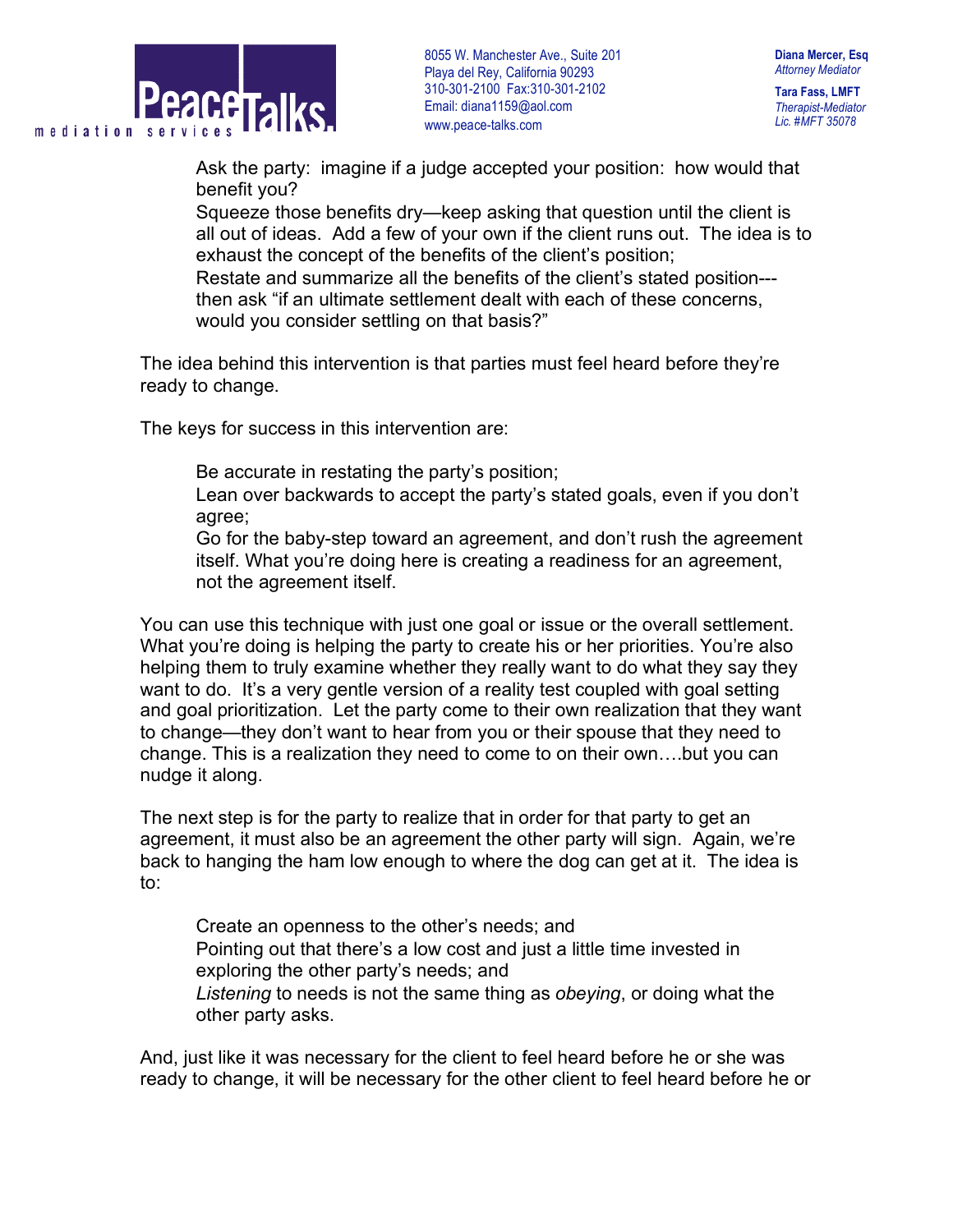

**Tara Fass, LMFT** *Therapist-Mediator Lic. #MFT 35078*

she will be ready to change. It all comes back to baby steps toward and agreement.

## **Changing the Perception of Gap**

Changing the perception of gap is a more sophisticated approach to the tried-and true mediation intervention of pointing out the costs (monetary and otherwise) of continuing the conflict.

In changing the perception of gap, you'll start by using a flip chart to:

 Delineate the gap; Assess the probable outcome (get the lawyers to help with this step if they're available); Assess the soft costs and emotional costs; Talk about the financial benefits of settling; Examine the transaction costs of not settling; Do the math to delineate the remaining gap; Set strategies for closure.

When the client makes an estimate as to costs of litigation or other expenses, encourage them to over-estimate. Anyone who's been to a timeshare presentation will recognize this as a sales technique. Also over-assess the client's chances of success at trial—if the client sees it as 50/50, encourage him or her to assume 60% for the sake of this discussion. By being overly optimistic and encouraging in this part of the exercise, the math works such that the gap seems even smaller.

After you've done the steps above, then ask the client to:

 Assess the probability of winning his or her position in a percentage; Define the amount of money it would take to make him or her feel better Assume the cost of trial;

 Assess any financial benefit to keeping the relationship (*e.g.,* not polarize friends, being able to stay on medical insurance, etc.); Agree that estimates have been conservative.

Remember, you're taking baby steps here:

 Be modest in your strategy goal; Stop before you're pushing the client too much or too fast; Do this exercise in the light most favorable to the client; No hammering the client to accept any of this.